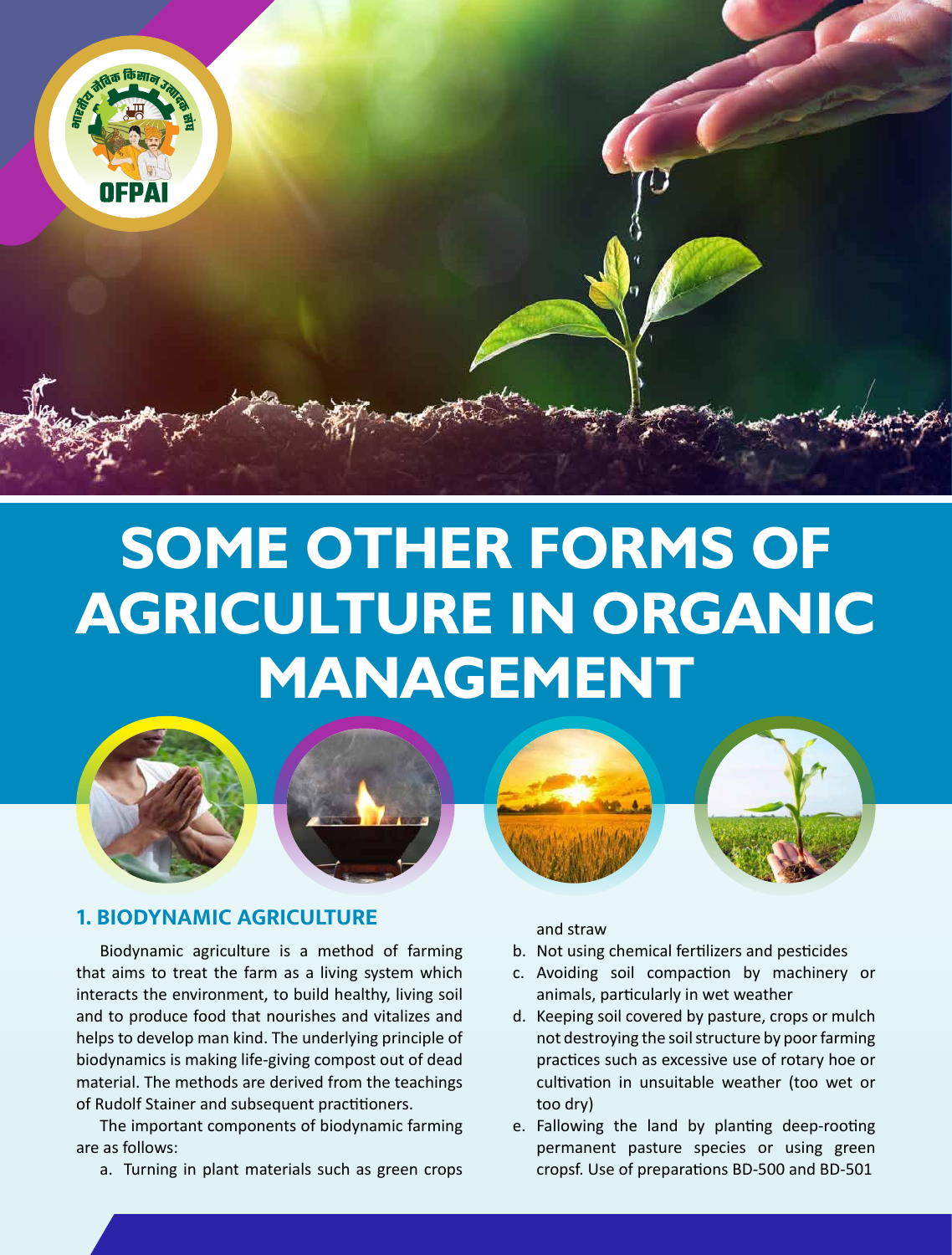- g. Compost made with preparations BD-502 BD-507
- h. Liquid manure made with preparations BD-502 BD-507
- i. Cowpat pit manure made with preparations BD-502 – BD-507

These biodynamic preparations named BD-500 to BD-507 are not food for the plants, but they facilitate the effective functioning of etheric forces. They are also not the usual compost starters, but can stimulate compost



organisms in various ways. In short they are biologically active dynamic preparations which help in harvesting the potential of astral and etheral powers for the benefit of the soil and various biological cycles in the soil.

So far 9 biodynamic preparations have been developed, named as formulation 500 to 508. Out of these, formulation-500 (cow horn compost) and formulation-501 (horn-silica) are very popular and are being used by large number of organic farmers. Formulations-502 to 507 are compost enrichers and promoters, while formulation 508 is of prophylactic in nature and helps in control of fungal diseases.

## **2. RISHI KRISHI**



Drawn from Vedas, the Rishi Krishi method of natural farming has been mastered by farmers of Maharashtra and Madhya Pradesh. In this method, all on-farm sources of nutrients including composts, cattle dung manure, green leaf manure and crop biomass for mulching are exploited to their best potential with continuous soil enrichment through the use of Rishi Krishi formulation known as "Amritpani" and virgin soil. 15 kg of virgin rhizosperic soil collected from beneath of Banyan tree (Ficus bengalensis) is spread over one acre and the soil is enriched with 200 lit Amritpani. It is prepared by mixing

250 g ghee into 10 kg of cow dung followed by 500 g honey and diluted with 200 lit of water.

This formulation is utilized for seed treatment (beej sanskar), enrichment of soil (bhumi sanskar) and foliar spray on plants (padap sanskar). For soil treatment it need to be applied through irrigation water as fertigation. The system has been demonstrated on a wide range of crops i.e. fruits, vegetables, cereals, pulses, oilseeds, sugarcane and cotton.

## **3. PANCHGAVYA KRISHI**

Panchgavya is a special bioenhencer prepared from five products obtained from cow; dung, uine, milk, curd and ghee. Dr Natrajan, a Medical practitioner and scientist from Tamilnadu Agricultural University, has further refined the formulation suiting to the requirement of various horticultural and agricultural crops. Ingredients and methods of preparation of Panchgavya and enriched Panchgavya (Dashgavya) has already been described in preceding pages. The cost of production of panchgavya is about RS. 25-35 per lit.

Panchgavya contains many useful microorganisms such as fungi, bacteria, actinomycetes and various micronutrients. The formulation act as tonic to enrich the soil, induce plant vigour with quality production. Strength of various microorganisms detected in panchgavya are as follows:

- i. Total fungi 38,800/ml
- ii. Total bacteria 1,880,000/ml
- iii. Lactobacillus 2,260,000/ml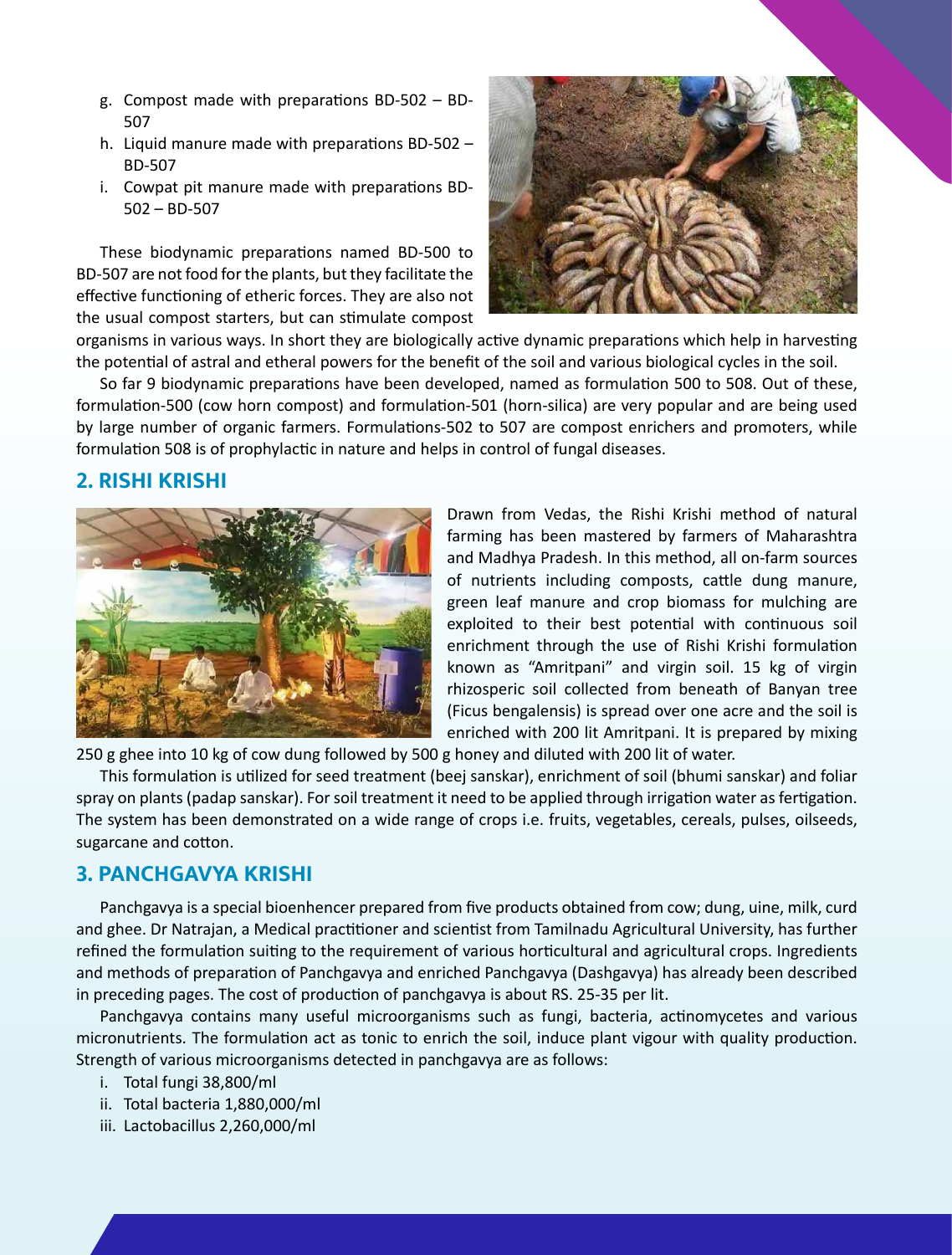- iv. Total anaerobes 10,000/ml
- v. Acid formers 360/ml
- vi. Methanogens 250/ml

Physico-chemical studies have revealed that panchgavya possess almost all macro and micronutrients and growth hormones (IAA, GA) required for plant growth. Predominance of fermentative microorganisms such as yeasts and Lactobacillus helps improve the soil biological activity and promote the growth of other microorganisms. For foliar spray 3-4% panchgavya solution is quite effective. Four to five sprays ensure optimum growth and productivity: (a) two sprays before flowering at 15 days interval, (b) two



sprays during flowering and pod setting at 10 days interval and (c) one spray during fruit/pod maturation.

Application of panchgavya has been found to be very effective in many horticultural crops such as mango, guava, acid lime, banana, spice turmeric, flower-jasmine, medicinal plants like Coleus, Ashwagandha, vegetable like cucumber, spinach, okra, radish and grain crops such as maize, green gram

and sunflower. Panchgavya has also been found to be reducing nematode problem in terms of gall index and soil nematode population. As due to application of panchgavya a thin oily film is formed on the leaves and stem, it reduces evaporation losses and ensures better utilization of applied water.

# **4. Natural farming**



Natural farming emphasizes on efficient use of onfarm biological resources and enrichment of soil with the use of Jivamruta to ensure high soil biological activity. Use of Bijamruta for seed/ planting material treatment and Jivamruta for soil treatment and foliar spray are important components. The use of both these ingredients have been incorporated in the package described above.

Jivamruta has been found to be rich in various beneficial microorganisms. As per the studies conducted by Bio Centre Bangalore the Jivamruta contains following microorganisms:

- Azospirillum-  $2 \times 10^6$
- PSM-  $2 \times 10^6$
- Pseudomonas-  $2 \times 10^2$
- Trichoderma-  $2 \times 10^6$
- Yeasts and moulds-  $2 \times 10^7$

200 lits of jivamruta is needed for one application in one acre. It can be applied through irrigation water by flow, by drip or sprinkler or even by drenching of mulches spread over the field or under the tree basin.

# **5. NATUECO FARMING**

The Natueco farming system follows the principles of eco-system networking of nature. It is beyond the broader concepts of organic or natural farming in both philosophy and practice. It offers an alternative to the commercial and heavily chemical techniques of modern farming. Instead, the emphasis is on the simple harvest of sunlight through the critical application of scientific examination, experiments, and methods that are rooted in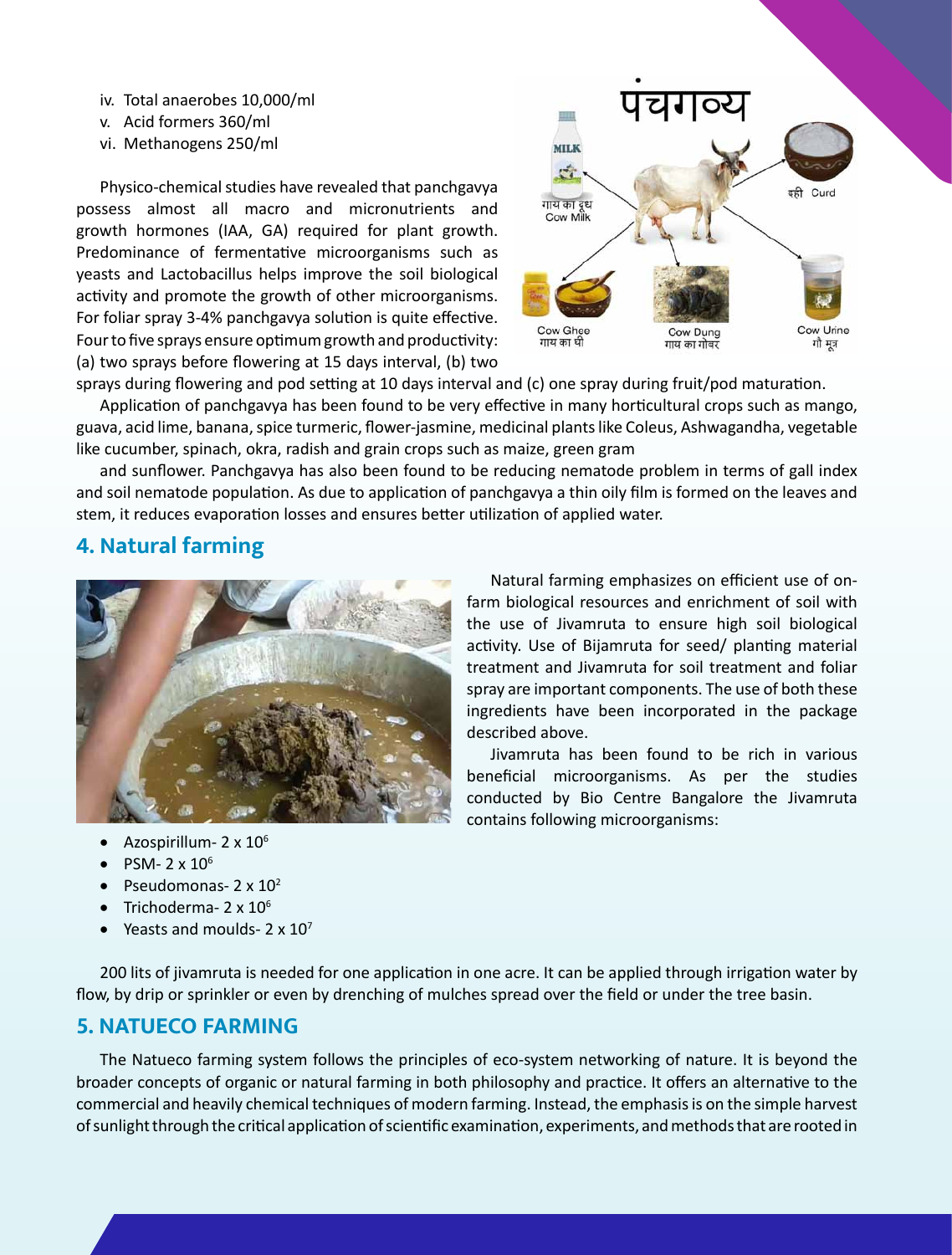the neighborhood resources. It depends on developing a thorough understanding of plant physiology, geometry of growth, fertility, and biochemistry. This can be simply achieved through:

#### **`Demystification of Science'.**

Prayog Pariwar has demonstrated that dissemination of relevant and often sophisticated science can be achieved in the local idioms of the common man. This can be very effective in bringing about a `gray matter revolution'. With a new techniracy (technical literacy) for the management of soil, water, and canopy of leaves,



it promises high yields with minimal external inputs and optimal harvesting of sunlight.

## **Natueco Farming Step by Step**

Natueco Farming emphasizes `Neighborhood Resource Enrichment' by `Additive Regeneration' rather than through dependence on external, commercial inputs. The three relevant aspects of Natueco Farming are:

- **a) Soil -** Enrichment of soil by recycling of the biomass by establishing a proper energy chain.
- **b) Roots -** Development and maintenance of white feeder root zones for efficient absorption of nutrients.
- **c) Canopy -** Harvesting the sun through proper canopy management for efficient photosynthesis.

#### **Basic Principals of Natueco farming**

**Harvesting the sun :** In all biological processes, energy input is required and solar energy is the only available resource. No time and no square foot of sun energy should be lost by not harvesting it biologically. Lost sun energy is lost opportunity. Photosynthesis is the main process by which Solar Energy is absorbed. It is of course the objective to obtain a higher degree of photosynthesis. Although genetically photosynthesis efficiency is around 1.5% to 2.5%, we can increase leaf index [area of leaf for every square meter of land] by caring for healthy canopies, use of multiple canopy utilizing direct and filtered sunrays.

#### **Five Stages in plant life**

Every plant goes through five stages in its life: [1] Childhood [2] Puberty [3] Youth [4] Maturity and [5] Old age. These stages are of roughly equal duration and external interventions at specific stages are most important. (e.g. There is no use giving fertilizer dose when the plant has become old and is dying)

Generally, plants can be classified as having a seasonal, short duration life span [90 to 130 days], medium life span of 4 – 5 years, or perennial long life span. For short duration life span, all 5 stages become very critical. For example, if sumptuous roots are not developed in the first 15-20 days [20% of

lifespan] no amount of external inputs, thereafter will be useful or effective. Leaves and Branches also show these stages in their life cycles. Yellow, old leaves can only fall and cannot be rejuvenated. Old branches eventually become deadwood.

## **Medium for root zone**

Generally, this is soil. However, one can do without it as in the case of hydroponics. The main purpose of the medium is

- To give support to the plant and anchoring it by means of shoot root and feeder roots.
- • To supply nutrients to the feeder roots.
- • To provide moisture to the plant roots.
- To provide good air circulation to the roots.

It is always possible to prepare an ideal soil by human intervention. The soil also supports a whole range of life starting from microorganisms up to earthworms. The presence of these life forms provide essential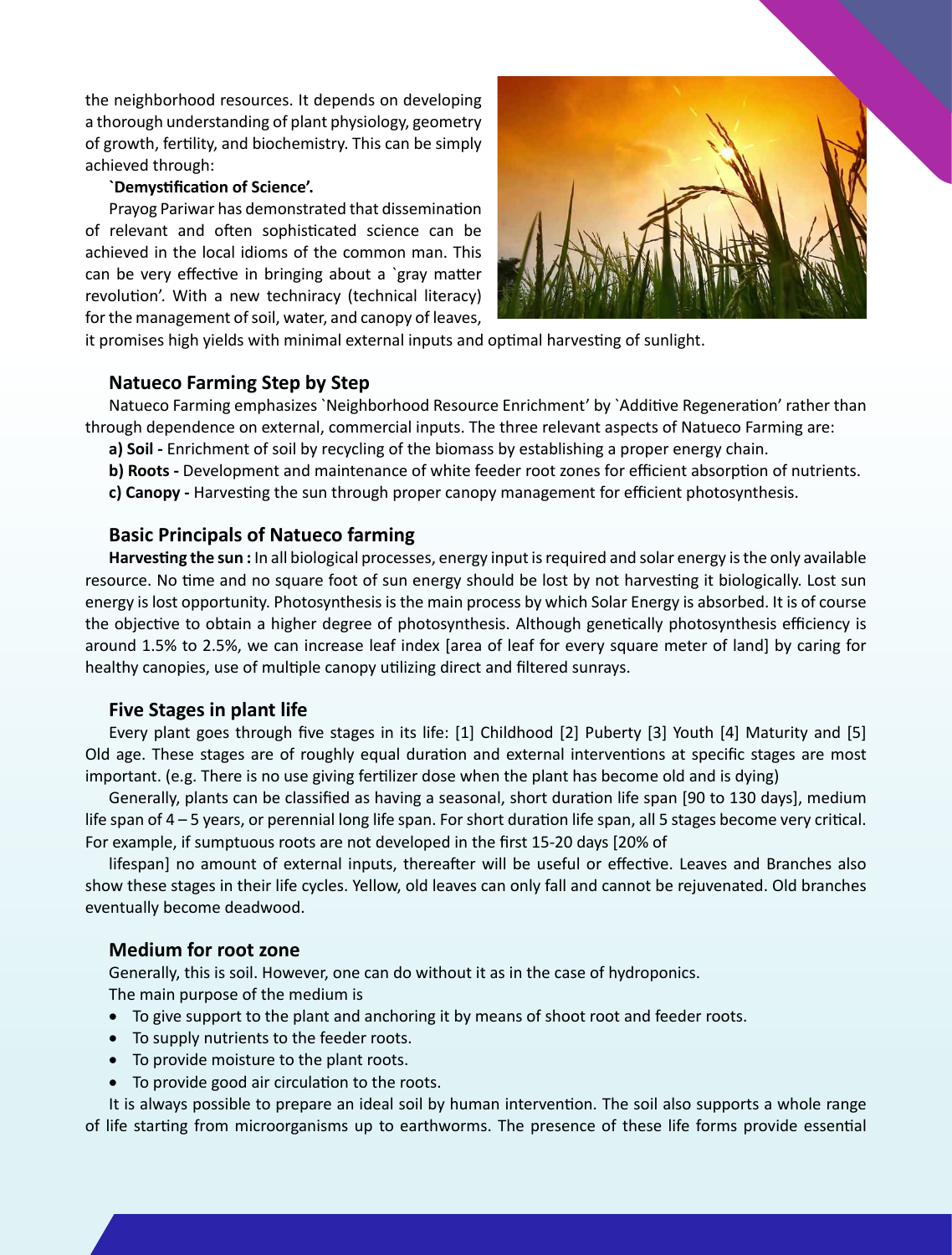benefits to the plant roots, in that they convert minerals found in nature into root-absorbable forms.

### **Plants manufacture their own food**

Unlike animals, plants manufacture their own food. By means of photosynthesis, water and carbon dioxide, is converted into sugar: glucose, which is then converted to other forms of sugar, lignin, fats, etc. Plants produce 3 – 4g of dry mass/ square foot of photosynthesis area / per one sun-day of 8 – 10 hrs. From this: (i) 1g is used in plant metabolism (ii) 1g is used to buildplant body, roots, stem, leaves, etc and (iii)1g is either stored or used for producing fruits.

It is very useful and instructive to know, especially about the timings and places of storage of food/ energy and how to tap them at appropriate time. Without theknowledge of this the enzymes and hormones [Gibberilic acid, Indol acetic acid] may lead to a stage, where plants grow with luxurious growth but scarce fruiting.

# **6. HOMA FARMING**



Homa farming has its origin from Vedas and is based on the principle that "you heal the atmosphere and the healed atmosphere will heal you" The practitioners and propagators of homa farming call it a "revealed science". It is an entirely spiritual practice that dates from the Vedic period. The basic aspect of homa farming is the chanting of Sanskrit mantras (Agnihotra puja) at specific times in the day before a holy fire. The timing is extremely important. While there is no specific agricultural practice associated with homa farming, the farm and household it is practiced in, is energised and "awakened". The ash that results from the puja is used to energise composts, plants, animals, etc. **Homa Organic Farming is holistic** 

**healing for agriculture and can be used in conjunction with any good organic farming system**. It is obviously extremely inexpensive and simple to undertake but requires discipline and regularity.

Agnihotra is the basic Homa fire technique, based on the bio-rhythm of sunrise and sunset, and can be found in the ancient sciences of the Vedas. Agnihotra has been simplified and adapted to modern times, so anybody can perform it. During Agnihotra, dried cow dung, ghee (clarified butter) and brown rice are burned in an inverted, pyramid-shaped copper vessel, along with which a special mantra (word-tone combination) is sung. It is widely believed that through burning organic substances in a pyramid-formed copper vessel, valuable purifying and harmonizing energies arise. These are directed into the atmosphere and are also contained in the remaining ash. This highly energized ash can successfully be used as organic fertilizer in organic farming.

Besides the practice of Agnihotra and the frugal distribution of Homa ash on beds and fields, a variety of further applications have also been recommended. Here are some examples:

**Impregnation of Seeds and Bulbs** - Before planting/sowing, seeds and bulbs are treated i.e., impregnated with a mixture of Agnihotra ash and cow urine. It is recommended to prepare a mixture of cow urine and water in a ratio of 50:50, to which up to 4 tablespoons of Agnihotra ash per 5 liters of solution are added and stirred. Seeds and bulbs should soak in this solution for 30-40 minutes.

This strengthens the germinating plant and makes it more resistant to pests. Like cow dung, cow urine has antibacterial effects and provides a protective coating around the seeds and bulbs. After this time of treatment, seeds are spread on filter paper, or other absorbent paper, to dry. They should be dry enough to spread, but moist enough so that the core of the seed doesn't dry out. Through the impregnation, germination is startedwhich would be ended if the seeds completely dried out. Bulbs may be planted immediately after being treated with the solution.